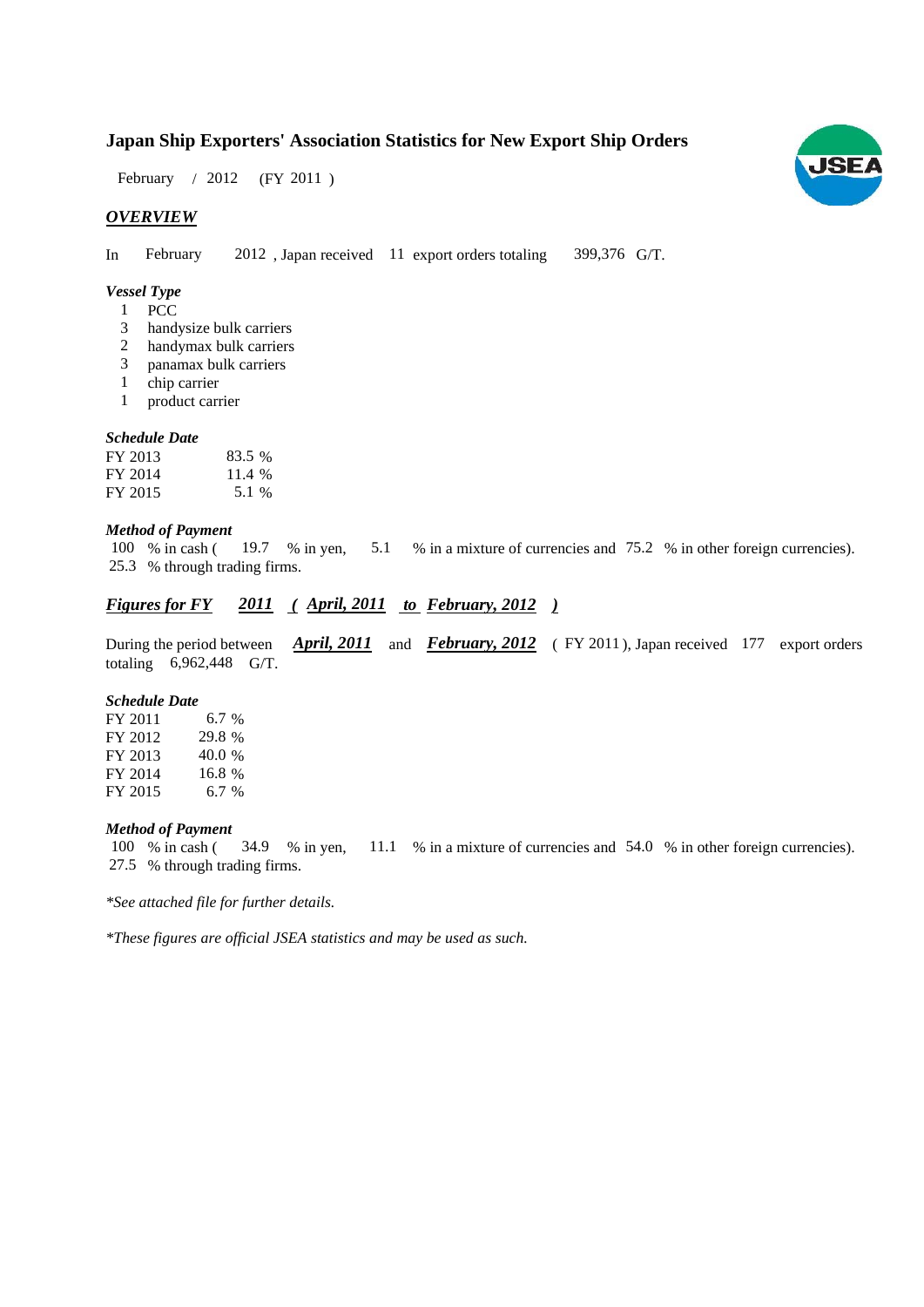### New Export Orders Placed in February 2012 (FY 2011) Based on Fiscal Year

No. G/T No. G/T No. G/T No. G/T No. G/T No. G/T No. G/T No. G/TGeneral Cargos ( 8 329,500 5 312,572 3 180,350 1 59,500 0 0 1 61,050 10 613,472 1 61,050 Bulk Carriers 1 282 10,773,060 100 3,571,400 11 343,140 28 1,141,710 12 601,800 9 309,590 160 5,967,640 21 911,390 Tankers | 12| 1,319,040|| 0| 1| 2,100| 0| 1| 48,300| 1| 28,736| 3| 79,136|| 2| 77,036 Combined Carriers 0 0 0 0 0 0 0 0 0 0 0 0 0 0 0 0Others | 0| 0|| 2| 54,000| 2| 248,200| 0| 0| 0| 0| 0| 0| 0| 0| Total 302 12,421,600 107 3,937,972 17 773,790 29 1,201,210 13 650,100 11 399,376 177 6,962,448 24 1,049,476 FY 2011 / FY2010 (%) \* 195.9 156.8 147.4 97.2 43.3 76.9 61.1 \*\* 51.9 In CGT 5,547,270 1,925,868 530,280 542,631 275,449 201,210 3,475,438 476,659 Apr 11 to Oct 11 November 2011 December 2011 Description Apr 10 to Mar 11 | Apr 11 to Oct 11 | November 2011 | December 2011 | January 2012 February 2012 | Apr 11 to Feb 12 | Jan 12 to Feb12

*Figures for shipbuilding orders of 500 G/T and over for export as steel vessels placed with JSEA members are covered.*

\*FY 2010/FY2009

\*\*Calendar Year 2011

JSEA (March 2012)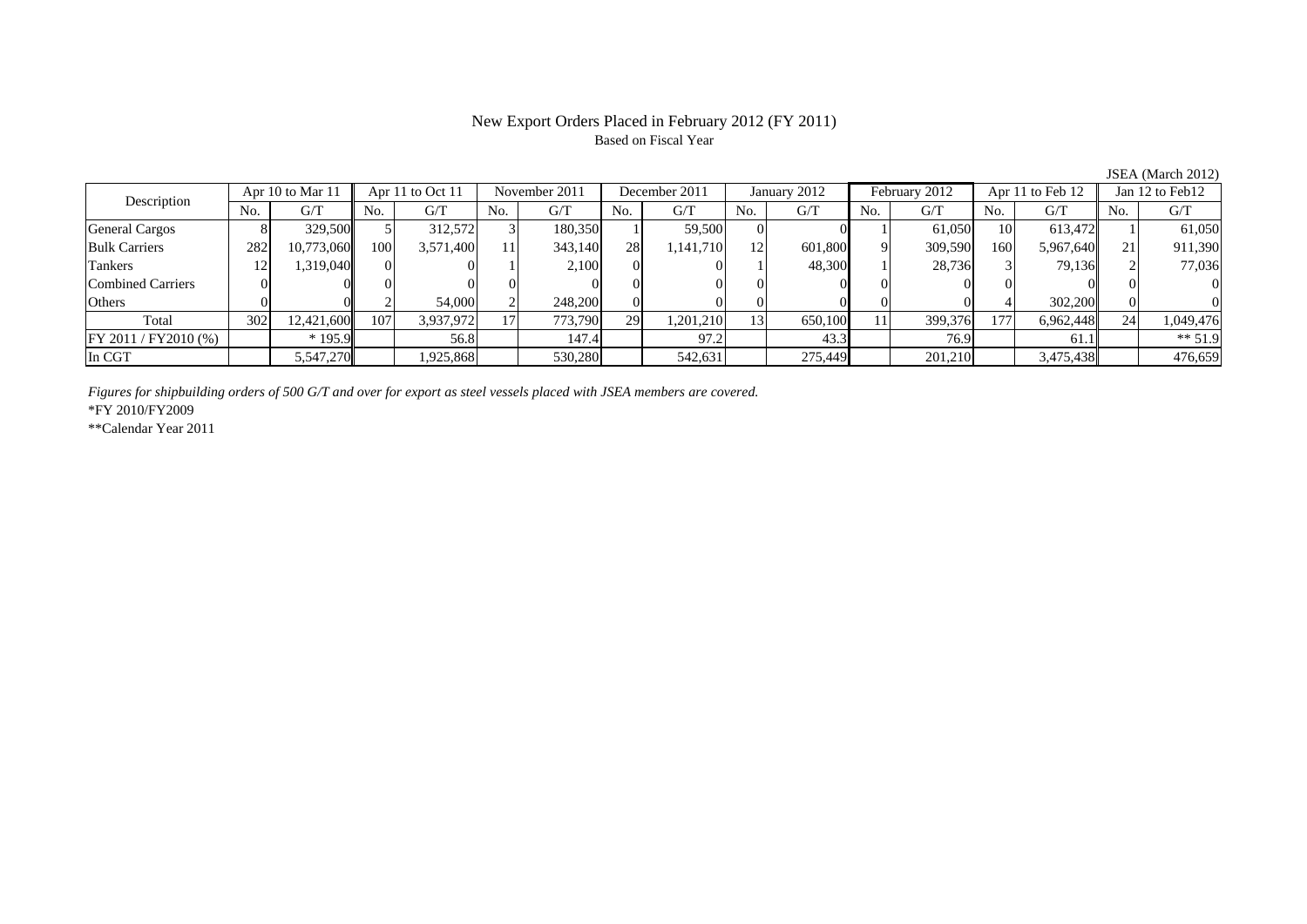## Export Ships Delivered in February 2012 (FY 2011) Based on Fiscal Year

No. G/T No. G/T No. G/T No. G/T No. G/T No. G/T No. G/T No. G/T $G/T$ General Cargos ( 27 1,648,534 14 688,702 2 87,192 0 0 2 172,551 1 60,131 19 1,008,576 3 232,682 Bulk Carriers | 254 11,398,272 152 6,256,433 19 833,567 16 524,975 37 1,561,271 24 885,869 248 10,062,115 61 2,447,140 Tankers | 75 | 4,100,842|| 35 1,996,915 | 7| 559,562 | 3| 374,269 | 3| 98,378**|** 2 | 75,584| 50 3,104,708|| 5| 173,96 Combined Carriers 0 0 0 0 0 0 0 0 0 0 0 0 0 0 0 0Others 2 13,616 0 0 0 0 0 0 0 0 0 0 0 0 0 0 Total 358 17,161,264 201 8,942,050 28 1,480,321 19 899,244 42 1,832,200 27 1,021,584 317 14,175,399 69 2,853,784 FY 2011 / FY2010 (%) \* 103.6 91.4 139.4 75.5 88.6 80.5 92.2 \*\* 85.5 In CGT | | 7,670,227|| | 4,012,230| | 634,538| | 368,858| | 827,662| | 493,489| | 6,336,777|| | 1,321,151 Description Apr 10 to Mar 11 Apr 11 to Oct 11 November 2011 December 2011<br>No. 6/T No. 6/T No. 6/T No. 6/T January 2012 February 2012 Apr 11 to Feb 12 Jan 12 to Feb 12

*Deliveries of new shipbuilding orders of 500 G/T and over for export as steel vessels placed with JSEA members are covered.*

\*FY 2010/FY2009

\*\*Calendar Year 2011

JSEA (March 2012)